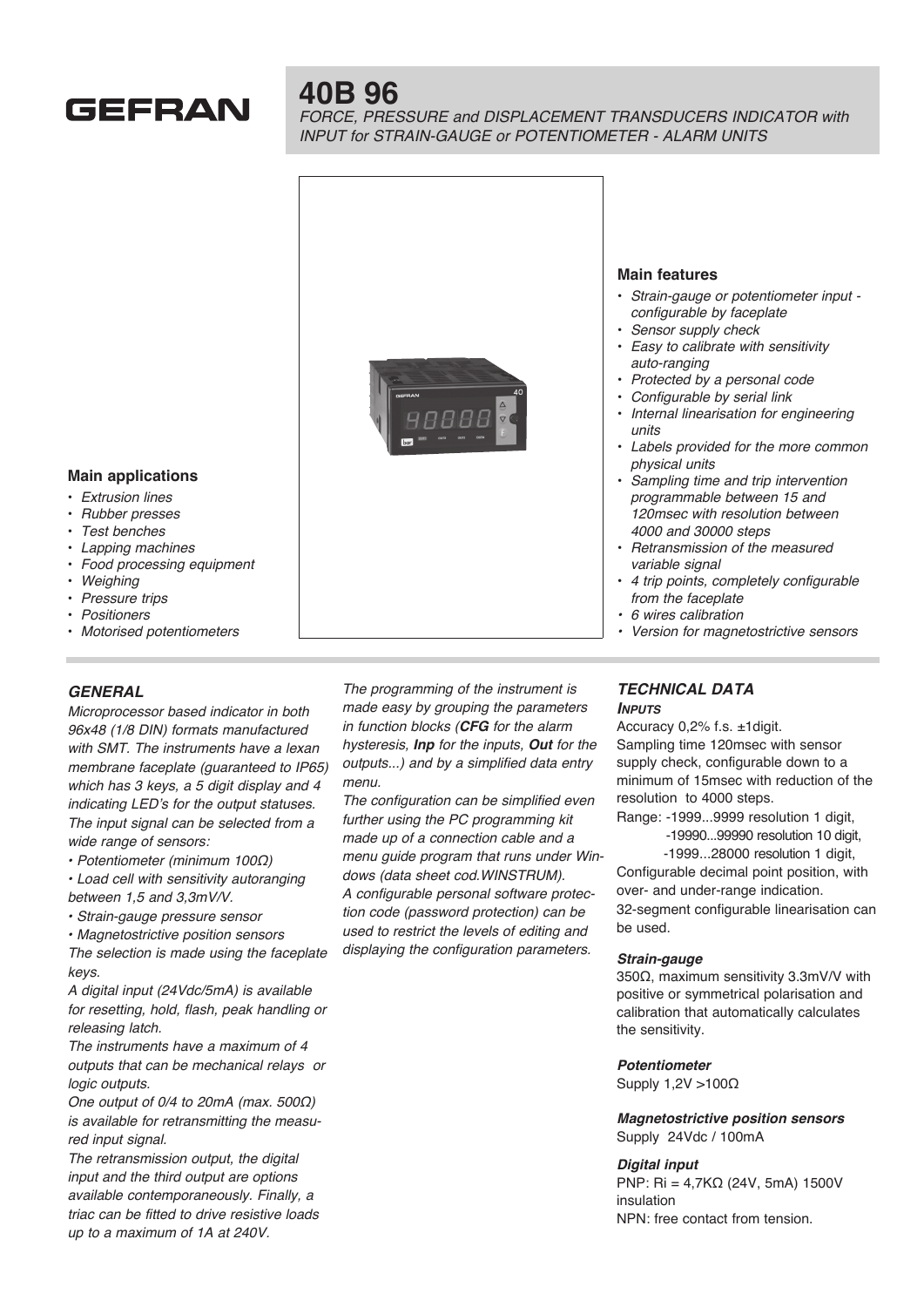Function is configurable as alarm or memory reset, hold, flash, zero, display of the peak value (max., min. or peak to peak).

# *Outputs*

#### *Relay*

with NO (NC) contacts rated at  $5A/250Vac/30Vdc$  a  $cos\varphi = 1$ .

*Logic* (only for Out2) 24Vdc (10Vmin a 20mA max).

*Triac* (only for Out1) 24...240Vac ±10%, 1A max Snubberless, l<del>'</del>t = 128A<del>'</del>sec

A maximum of 4 trip points can be set as absolute, deviation or symmetrical deviation alarms. The hysteresis of each alarm is individually configurable. Alarm masking with exclusion on power up, memory and configurable delay and minimum intervention time. The trip point may be set at any point on the scale.

#### *Analogue retransmission*

resolution 12 bit 0/4...20mA R max =  $500\Omega$ ,  $0...10V$  Rmin = 50k.

#### *Serial line*

Isolated 2/4 wires, RS422/485 interface (1200, 2400, 4800, 9600, 19200 baud) Prot.: GEFRAN CENCAL or MODBUS

## *Power Supply*

Standard: 100...240Vac/dc ± 10% max 18VA Optional: 11...27Vac/dc ± 10% max 11VA 50/60Hz, protected by an internal fuse (not replaceable by the operator).

## *Power Supply transmitter*

24V ±10% unstabilised, 50mA max (100mA max for the 0...20/4...20mA transmitter input model only) 15Vdc max 50mA for strain-gauge 5Vdc, 10Vdc max 120mA for potentiometer ( $>100 \Omega$ ) 1,2Vdc

## *Ambient conditions* **Working temperature range**: 0 to 50°C **Storage temperature range**: -20 to 70°C **Humidity**: 20 to 85%Ur non-condensing

#### *Weight*

320g. in the complete version

# *FACEPLATE DESCRIPTION*

- **A** PV display: indication of process variable, [digits h.14mm, (5 digit) Red LED display]
- **B** Label for engineering units
- **C** "Function" key
- **D** "Raise" and "Lower" keys
- **E** Indication of the states of the outputs

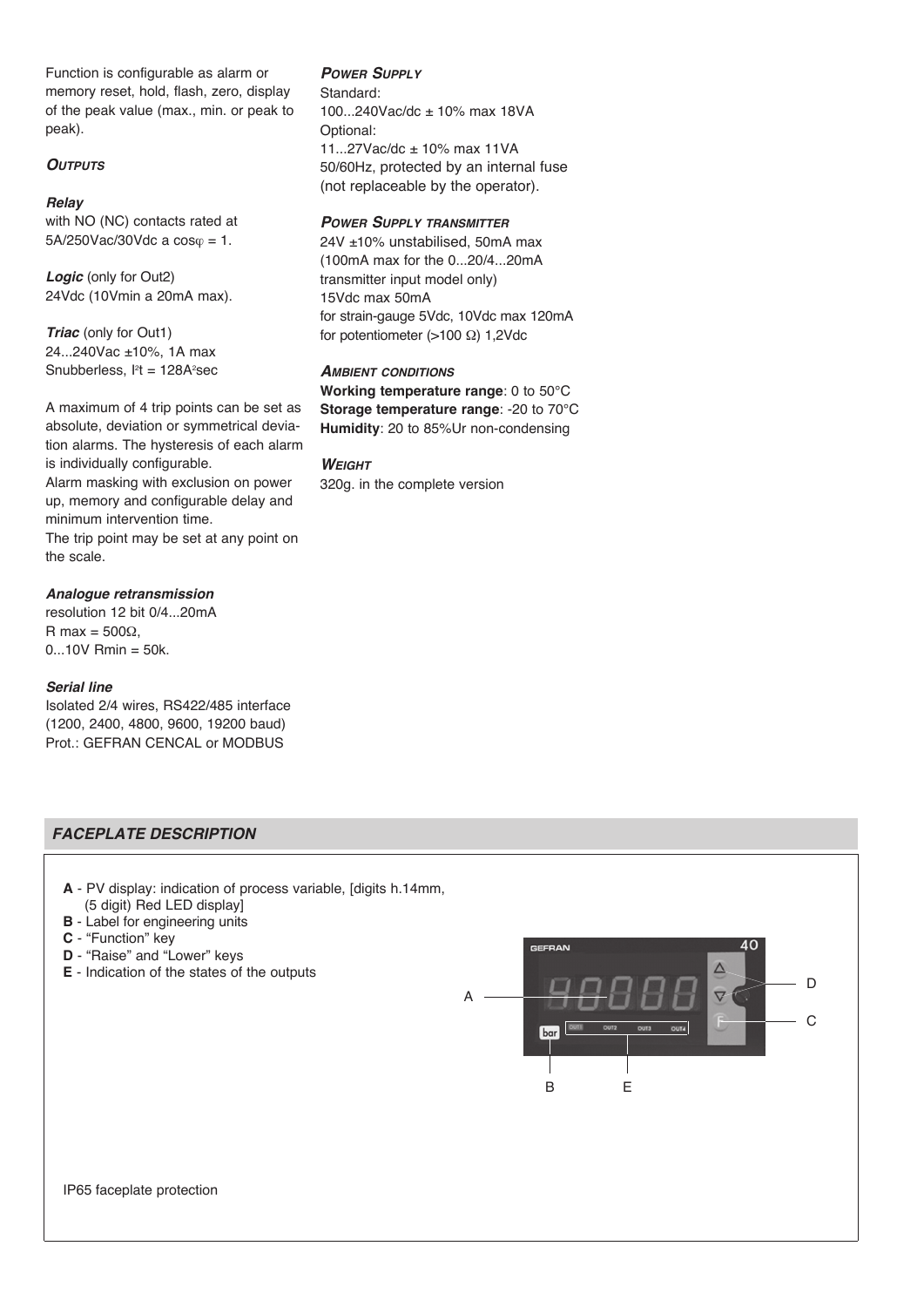# *DIMENSIONS and CUT-OUT*